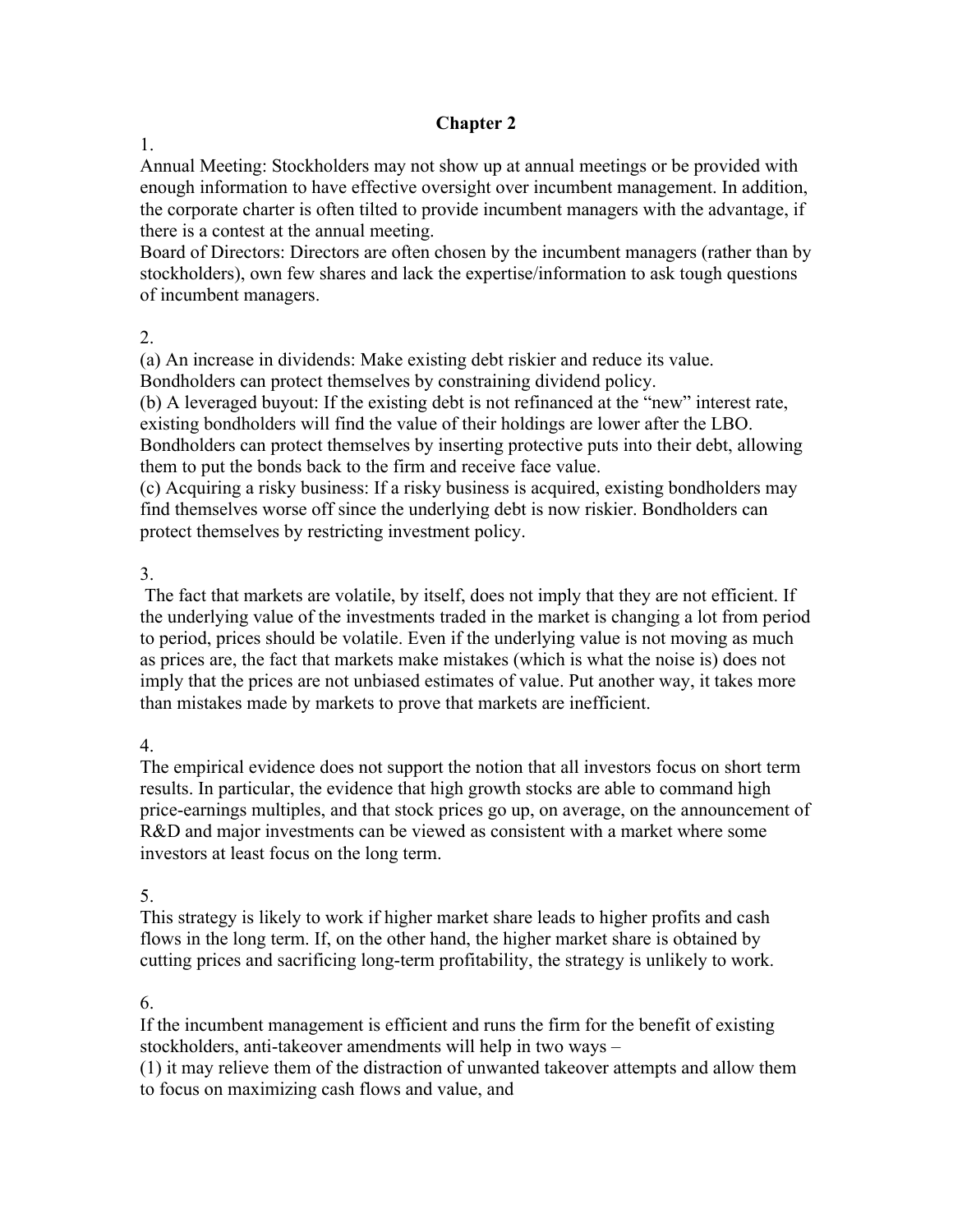(2) it may allow incumbent managers to extract a much higher price in the case of a hostile takeover.

### 7.

The ability to obtain equity capital without having to give up voting rights reduces the danger for managers that they will be called to account for bad actions. Obviously this means that shareholders cannot effectively fulfill their roles as monitors of managers.

### 8.

To some extent, yes. By tying the wealth of managers to the value of the firm's stock price, the granting of options increases the incentive for managers to make value maximizing decisions. However, this would also increase the incentive for managers to take on risky projects that they might not have taken otherwise, because the value of options increases with the variance of returns of the underlying asset. This also reduces the market value of bonds issued by the company.

### 9.

I would be concerned at the limited extent of stockholder oversight of managerial actions. I would try to push management to convert non-voting shares to voting shares. I would also try to ensure that the Board of Directors is independent and active, so that they can perform some of the duties that activist shareholders could have performed if they had voting rights.

# 10.

If the bank's stake in the firm as a lender is more important, then it might use its voting power as a stockholder to ensure that the firm does not take risky projects even if the NPV of these projects is positive. The bank might also push the company to grow through value decreasing methods, so that the assets available for it as collateral increase.

11.

It is entirely possible that maximizing value and being socially responsible go hand in hand. For this to happen, two factors have to come into play. The consumers of the firm's products must factor in social responsibility when they decide what to buy and who to buy it from. Investors also have to direct their money to companies that are socially responsible. Thus, a retail firm that is socially responsible may market its products on that basis and be successful both in terms of attracting more customers and a higher stock price

## 12.

If the Turkish stock market is not efficient, then the firm manager might have to take actions that might lead to a lower stock price at the current time, as long as the true value of stockholder wealth would be increased by those actions. In such a situation, an alternative proxy for shareholder wealth should be constructed and maximization of that proxy (such as excess returns or earnings growth0 should be the manager's goal.